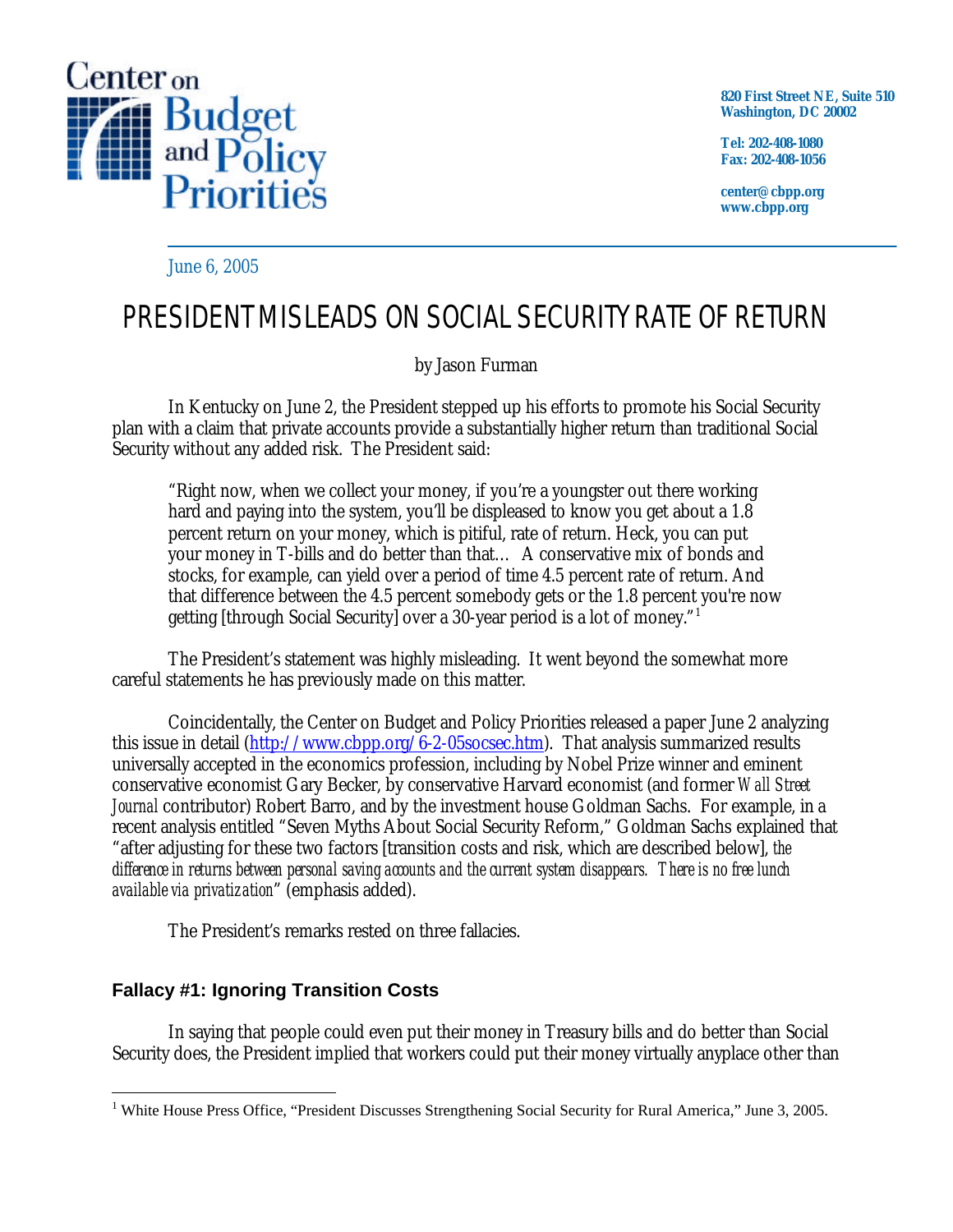Social Security and be assured of getting a better return. If this sounds too good to be true, that's because it is.

If everyone pulled their payroll taxes out of Social Security and put them into private bonds, *someone would still be left to foot the annual \$500 billion bill for the 45 million people who currently benefit from Social Security*. Once these additional costs are factored in, the apparent free lunch of higher returns without additional risks disappears.

The fallacy of the President's comparison of returns in the financial markets to returns from Social Security was analyzed in detail in an award-winning economics paper several years ago by economists Olivia Mitchell of the Wharton School, a member of the President Bush's Commission to Strengthen Social Security and a supporter of private accounts, John Geanakopolos of Yale University, and Stephen Zeldes of Columbia University. They found that "the popular argument that Social Security privatization would provide higher returns for all current and future workers is misleading, because it ignores transition costs." Their paper states: "A popular argument suggests that if Social Security were privatized, everyone could earn higher returns. We show that this is false."<sup>2</sup> In a recent article, Harvard economist Robert Barro agreed, writing that,

 "Advocates of personal accounts cite the low rates of return in the current system, but this is misleading. Prospective returns to young people are low mostly because we gave benefits to older generations of retirees who did not contribute their share of taxes to pay for them. One way or another, the burden of this generosity has to be borne by the young."<sup>3</sup>

#### **Fallacy #2: Ignoring the Additional Risks Associated with Stock-market Investment**

In stating that Social Security's 1.8 percent return is pitiful compared to the 4.5 percent return that would be expected on a mix of stocks and bonds, the President committed another basic error — he ignored the additional risk that is associated with investing in the stock market. Conservative economist Gary Becker, another supporter of private accounts, has written that, "There are no freebies from such investments since the higher return on stocks is related to their greater risk and other trade-offs between stocks and different assets." 4

A recent study by leading financial expert and Yale economist Robert Shiller (author of *Irrational Exuberance*) finds these risks are substantial. Shiller estimated that workers who opted for the President's private accounts would lose money between 32 and 71 percent of the time. (Under the President's proposal, workers who opt to have some of their payroll taxes diverted to private accounts would have their Social Security benefits reduced in return; if their private accounts earned, on average, more than 3 percent a year above the inflation rate, they would benefit from having

<sup>&</sup>lt;sup>2</sup> John Geanakopolos, Olivia Mitchell, and Stephen Zeldes, 1999, "Would a Privatized Social Security System Really Pay a Higher Rate of Return," National Bureau of Economic Research Reprint No. 2266.

<sup>3</sup> Robert Barro, "Why Private Accounts Are a Bad Idea," *Business Week*, April 4, 2005.

<sup>4</sup> Gary Becker, "A Political Case for Social Security Reform," *Wall Street Journal*, February 15, 2005.